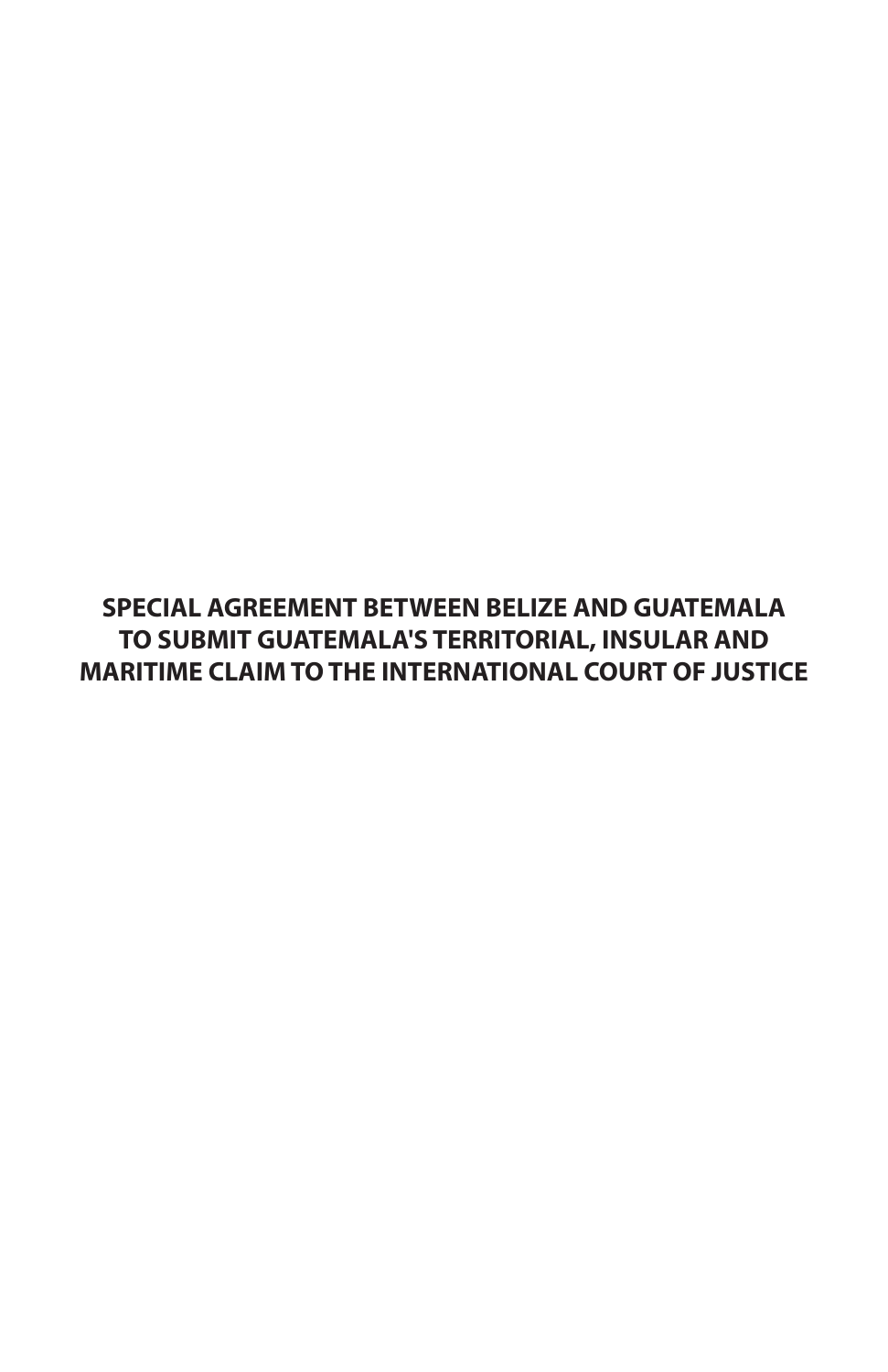# **SPECIAL AGREEMENT BETWEEN BELIZE AND GUATEMALA TO SUBMIT GUATEMALA'S TERRITORIAL, INSULAR AND MARITIME CLAIM TO THE INTERNATIONAL COURT OF JUSTICE**

The Government of Belize and the Government of the Republic of Guatemala (hereinafter "the Parties");

*Wishing* to finally put an end to any and all differences regarding their respective land and insular territories and their maritime areas;

*Bearing in mind* the recommendation of the Secretary General of the Organization of American States of November 19, 2007, based on article 5 of the "Agreement on a Framework for Negotiations and Confidence-Building Measures between Belize and Guatemala" of September 7, 2005, that the Parties submit the dispute to the International Court of Justice;

Whereas said recommendation has been formally accepted by both Parties, subject to the approval of their citizens in national referenda;

Have agreed as follows:

### **Article 1**

Pursuant to Article 36(1) of the Statute of the International Court of Justice (hereinafter, the "Court"), the Parties agree to submit to the Court the dispute described in Article 2 of this Special Agreement.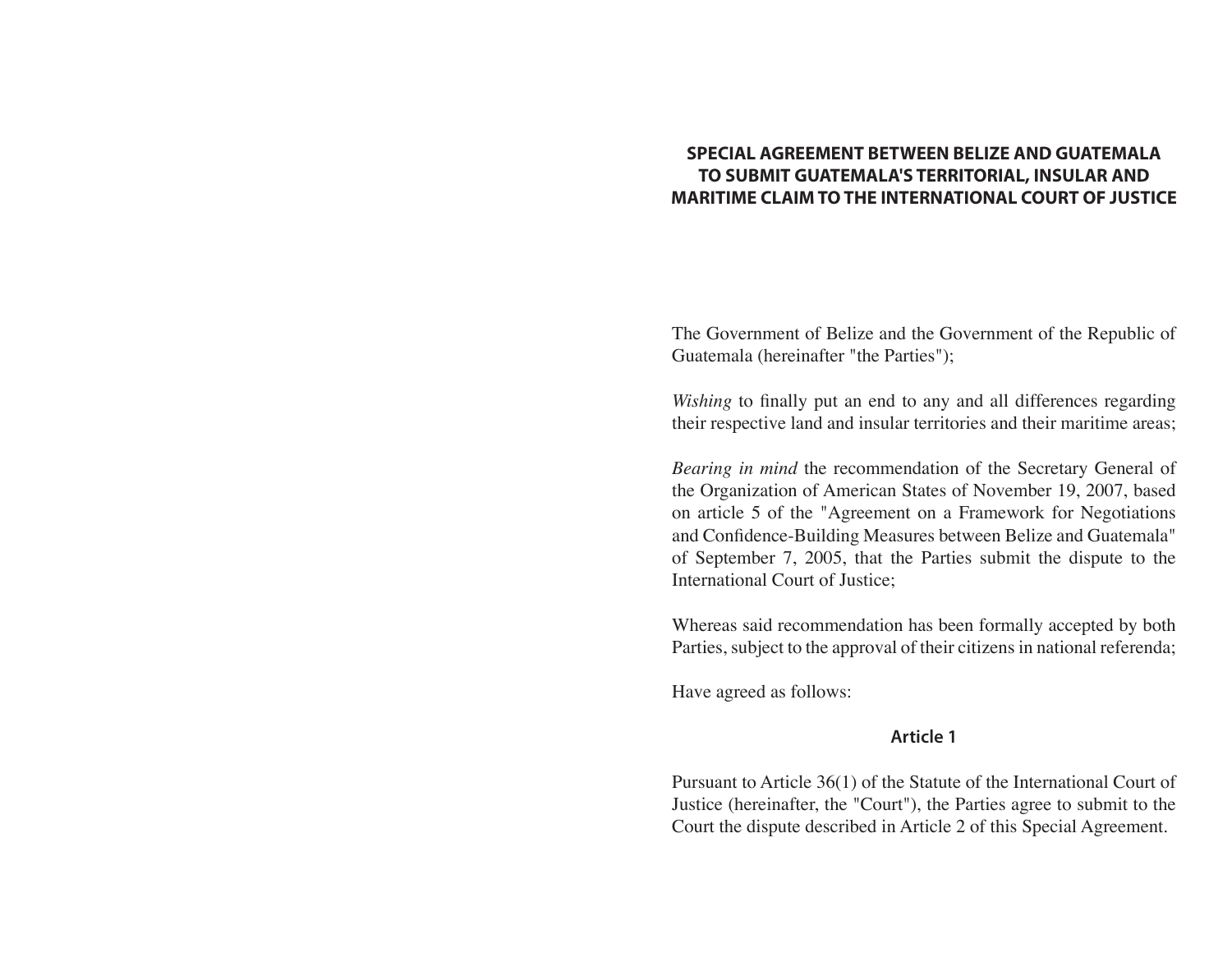## **Article 2**

The Parties request the Court to determine in accordance with applicable rules of international law as specified in Article 38(1) of the Statute of the Court any and all legal claims of Guatemala against Belize to land and insular territories and to any maritime areas pertaining to these territories, to declare the rights therein of both Parties, and to determine the boundaries between their respective territories and areas.

### **Article 3**

**1.** The procedure shall consist of two stages: one for presentation of written pleadings and another for oral hearings.

**2.** The Parties request that the Court authorize the following written procedure:

**(a)** The Government of Guatemala shall submit a Memorial within twelve months of the date on which this Special Agreement was notified to the Registrar of the Court;

**(b)** The Government of Belize shall submit a Counter-Memorial within twelve months of the date on which it was notified of the submission and contents of the Memorial presented by Guatemala;

**(c)** The Government of Guatemala may submit a Reply within six months of the date on which it was notified of the submission and contents of the Counter Memorial;

**(d)** The Government of Belize may submit its Rejoinder within six months of the date on which it was notified of the submission and contents of Guatemala's Reply;

**(e)** The Court may, ex officio or if both Parties so agree, prescribe or authorize the presentation of additional pleadings.

**3.** The Court may extend these deadlines at the request of either of the Parties.

**4.** The foregoing provisions are without prejudice to any question as to the burden of proof which might arise.

**5**. All other procedural matters shall be governed by the provisions of the Statute and Rules of the Court.

### **Article 4**

The Parties may submit their cases in the English or Spanish languages, provided that any pleadings or documents submitted in Spanish shall be accompanied by a translation into English.

## **Article 5**

The Parties shall accept the decision of the Court as final and binding, and undertake to comply with and implement it in full and in good faith. In particular, the Parties agree that, within three months of the date of the Judgment of the Court, they will agree on the composition and terms of reference of a Bi-national Commission to carry out the demarcation of their boundaries in accordance with the decision of the Court. If such agreement is not reached within three months, either Party may request the Secretary General of the Organization of American States to appoint the members of the Binational Commission and to prescribe its Terms of Reference, after due consultation with the Parties.

### **Article 6**

This Special Agreement shall enter into force upon the exchange of instruments of ratification, and remain in force unless and until terminated by agreement of the Parties.